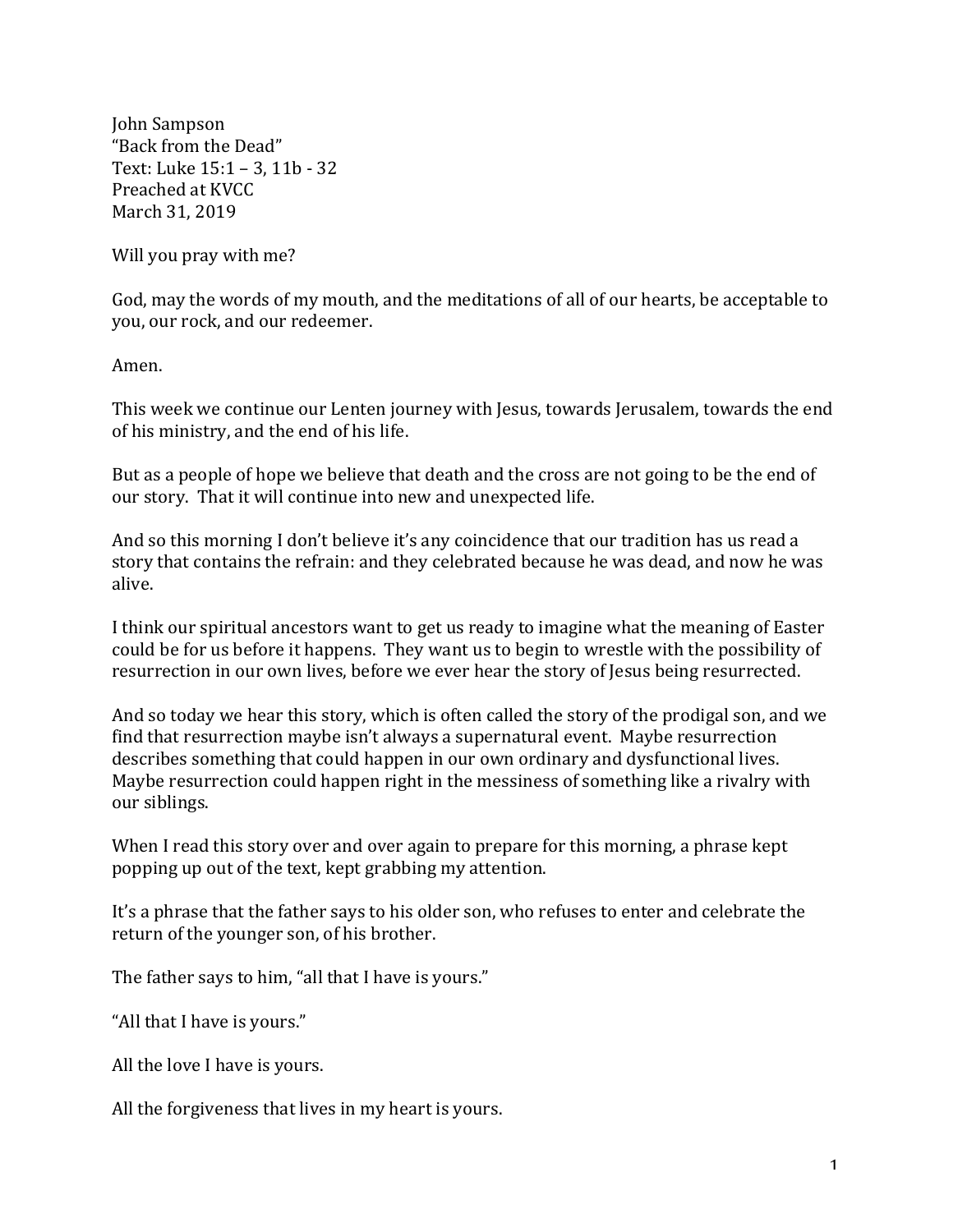All of my possessions are yours.

All of my strength and power are yours.

All I have is yours my faithful son.

Our tradition records this story, this parable of Jesus, and offers it us as our spiritual inheritance because they believe it reveals something about how God works in our world, and in our life

Perhaps in this story the father is a symbolic representation of God. Through his unquestioning generosity to his younger son, through his open-armed welcome at the return of his son after he has wasted his inheritance, through his never keeping accounts and blessing his son with a welcome home feast, we are given an image, an icon of God that shows us this parable shouldn't be called the parable of the prodigal son. It should be called the parable of the prodigal God. A God who loves and accepts us and welcomes us back no matter how many times we fall away, no matter how many times we forget our true home. God is always standing and waiting at the end of her driveway ready to welcome us back, no questions asked.

All that I have is yours says God to us.

This statement seems like a headline, proclaiming an exuberant love, a message of unbelievable hope, and yet in this story it also seems like the most challenging fine print.

Because although God welcomes us back with open arms, she doesn't come alone. God's got a lot of children who are coming with her.

It's almost like a biblical version of Cheaper by the Dozen, or the Brady Bunch. Sure falling in love with God is wonderful. Who wouldn't be smitten with such generosity and loving kindness. But then there are all those kids, and in the sitcoms and comedies about blended families everything works out just fine. But in our lives we may know a different truth.

It's not always as easy to love the children that come with a new spouse, or who are now your new brothers and sisters. Especially when they have what we consider to be lots of bad habits, and obnoxious behaviors, and moral failings, and have no interest in changing their ways. This is a situation that can really give us a run for our money.

And you see it in our story.

After the younger brother wastes his entire inheritance on, as the story says "dissolute" living," he returns and certainly admits what he has done to his father. But he never repents. He never says I'm sorry. I'm going to change my ways. And this doesn't bother the father at all. He still loves his son unconditionally.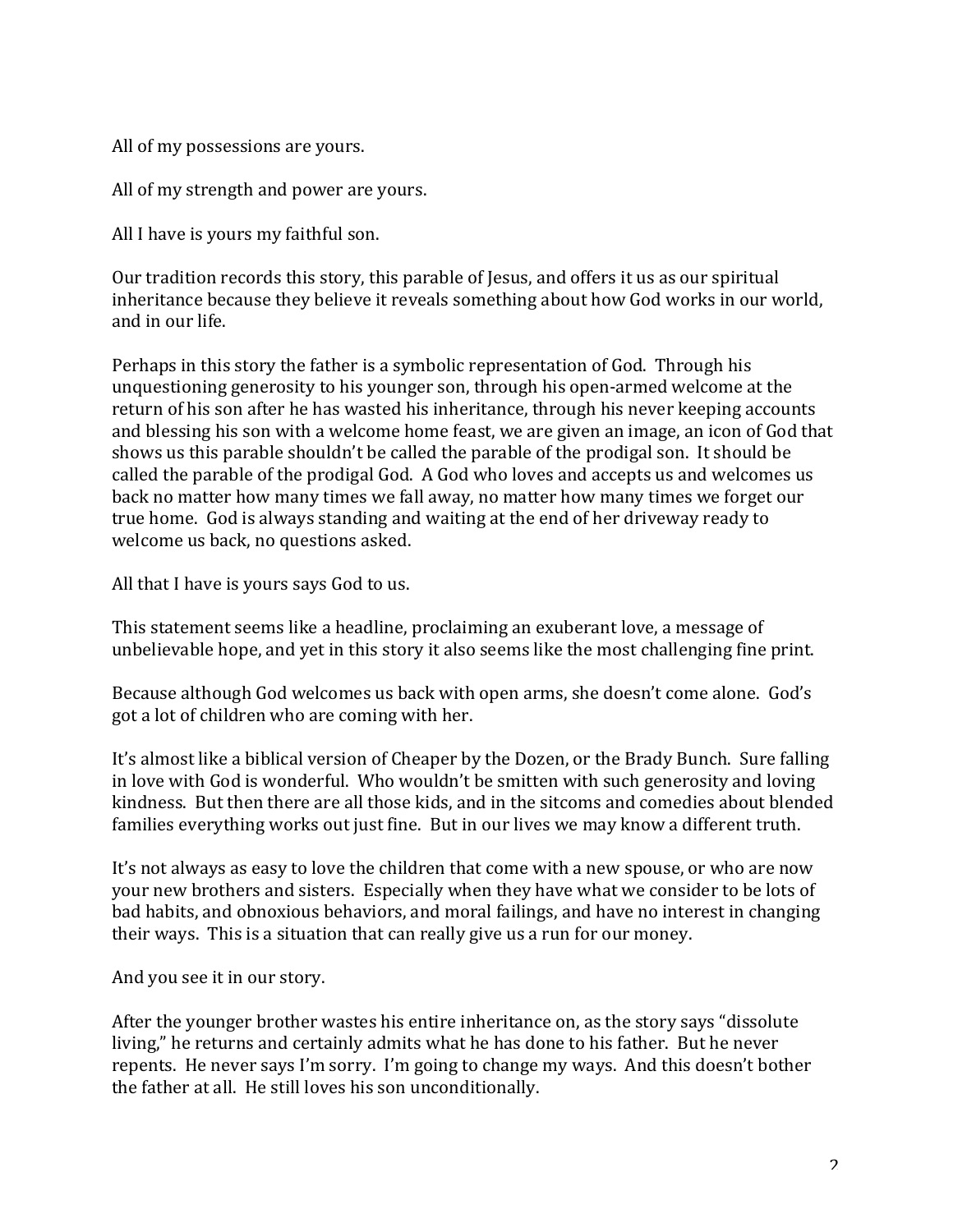But for the brother who has stayed behind and worked and tried to be a good son to see his father accept his younger brother back without any conditions is just too galling. It's so galling that he can't even recognize his relationship to his brother. Instead of calling him "my brother" when he speaks to his father, he calls him "your son."

Who are the children of God who are dead to you?

Are they the children who voted in a different way than you did? Are they the children who have a different idea of how to address the immigrant crisis in our country?

Who are the children of God who you can't even admit sharing a common humanity with?

Are they the ones who live in a prison cell, or the ones who believe something different than you do about climate change?

Who are your brothers and sisters in spirit who you resent because they haven't repented, because they haven't lived as you think they should?

Are they the ones who are the addicts, or who need help supporting their children through social services, or who aren't interested in giving up their Dinty Moore Stew in favor of fresh organic greens?

All that is mine is yours. Even these.

You see I think it is easy for us to love our God of infinite generosity, and love as long as she comes by herself. It's a totally different story when she comes with all of her children who don't live like we think they should.

And this is where death enters our story.

Because I think sometimes we'd like to accept only half of God's proposal. I think sometimes we'd like to tell God that she can give us the grace and the eternal, and hold on to her other children.

And if she won't do it then we will.

Think of a person, or a group of people, who you really find difficult to deal with. Who you really don't like.

These are the people who we subtly and psychologically, and politically, and morally and economically push away from ourselves. These are the people we separate from ourselves. These are the people who we hope will become invisible. These are the people who become dead to us.

Someone told me that there are no drug addicts here in Keene Valley. There are definitely some in Elizabethtown, but not in this town.